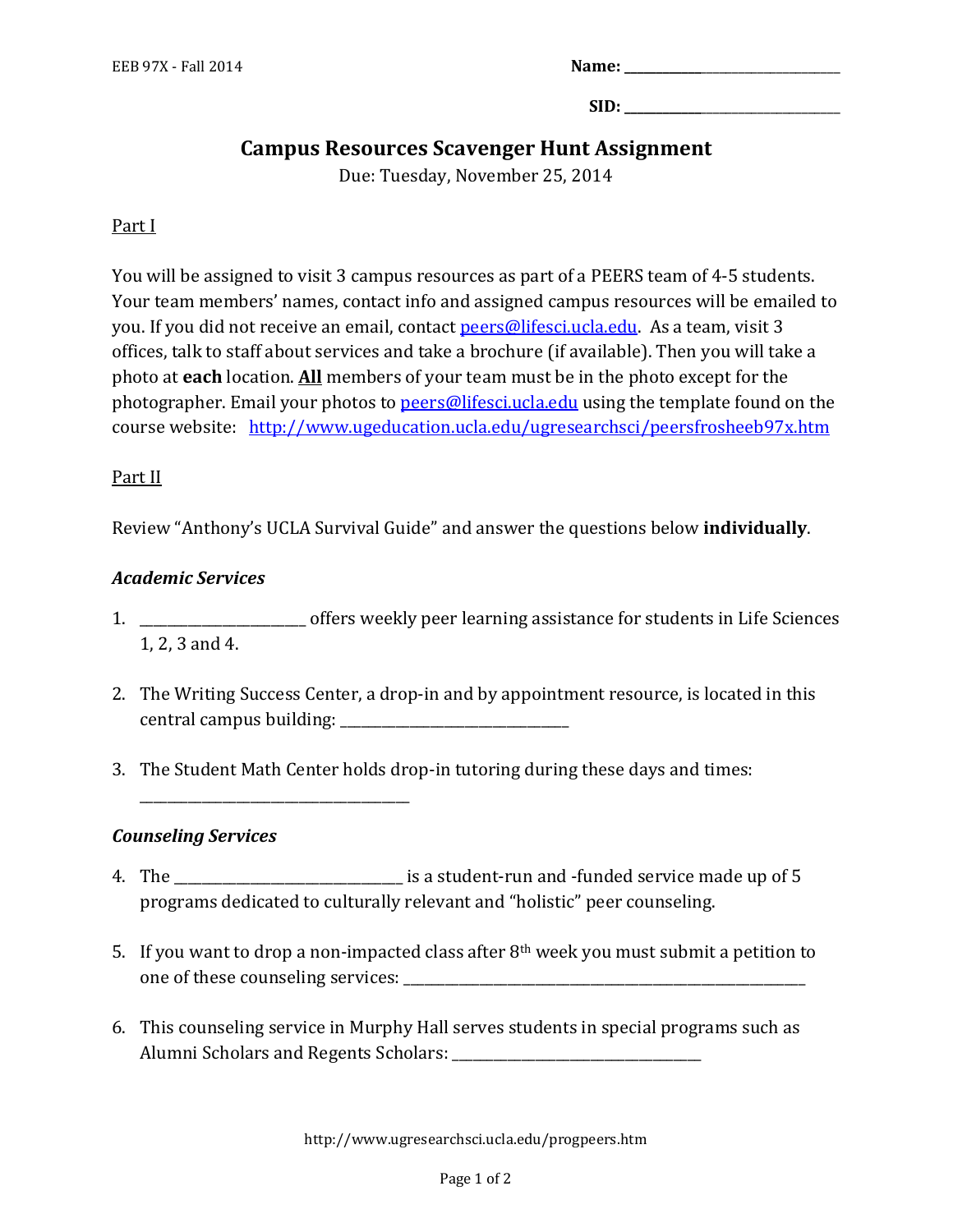| Name: |  |  |  |
|-------|--|--|--|
|       |  |  |  |
| SD).  |  |  |  |

## *Money!*

- 7. The \_\_\_\_\_\_\_\_\_\_\_\_\_\_\_\_\_\_\_\_\_\_\_\_\_\_\_\_\_\_\_\_\_\_\_\_ Center in Covel Commons offers one-on-one assistance in searching and applying for "free money"
- 8. The contract of fice administers the part of your financial aid package that you must earn yourself.
- 9. The \_\_\_\_\_\_\_\_\_\_\_\_\_\_\_\_\_\_\_\_\_ program, administered by Student Loan Services, offers short term loans that can be used to meet living expenses or help with other emergencies.
- 10. The \_\_\_\_\_\_\_\_\_\_\_\_\_\_\_\_\_\_\_\_\_\_\_\_\_\_\_\_\_\_\_\_\_\_\_ offers assistance for students who want to get paid to do research in science, engineering and math.

# *Health & Wellness*

- 11. If you want to avoid the flu this winter, get a flu shot here:
- 12. Counseling & Psychological Services, which offers individual therapy and psychiatric care, is located in this building:
- 13. The \_\_\_\_\_\_\_\_\_\_\_\_\_\_\_\_\_\_\_\_\_\_\_\_\_\_\_\_\_\_\_\_\_\_\_\_\_ center has specialized programming for transfer students, veterans, former foster youth, parenting students and AB 540 students.
- 14. The office in Murphy Hall can make academic arrangements for you if you have a documented learning disability

# *Trouble*

- 15. If you get caught cheating or accused of plagiarism, you will be sent to the office of \_\_\_\_\_\_\_\_\_\_\_\_\_\_\_\_\_\_\_\_\_\_\_\_ in Murphy Hall
- 16. If it's getting late, call \_\_\_\_\_\_\_\_\_\_\_\_\_\_\_\_\_\_\_\_\_\_\_\_\_\_\_ (phone number) for a Community Service Officer who will walk you to your dorm/apartment.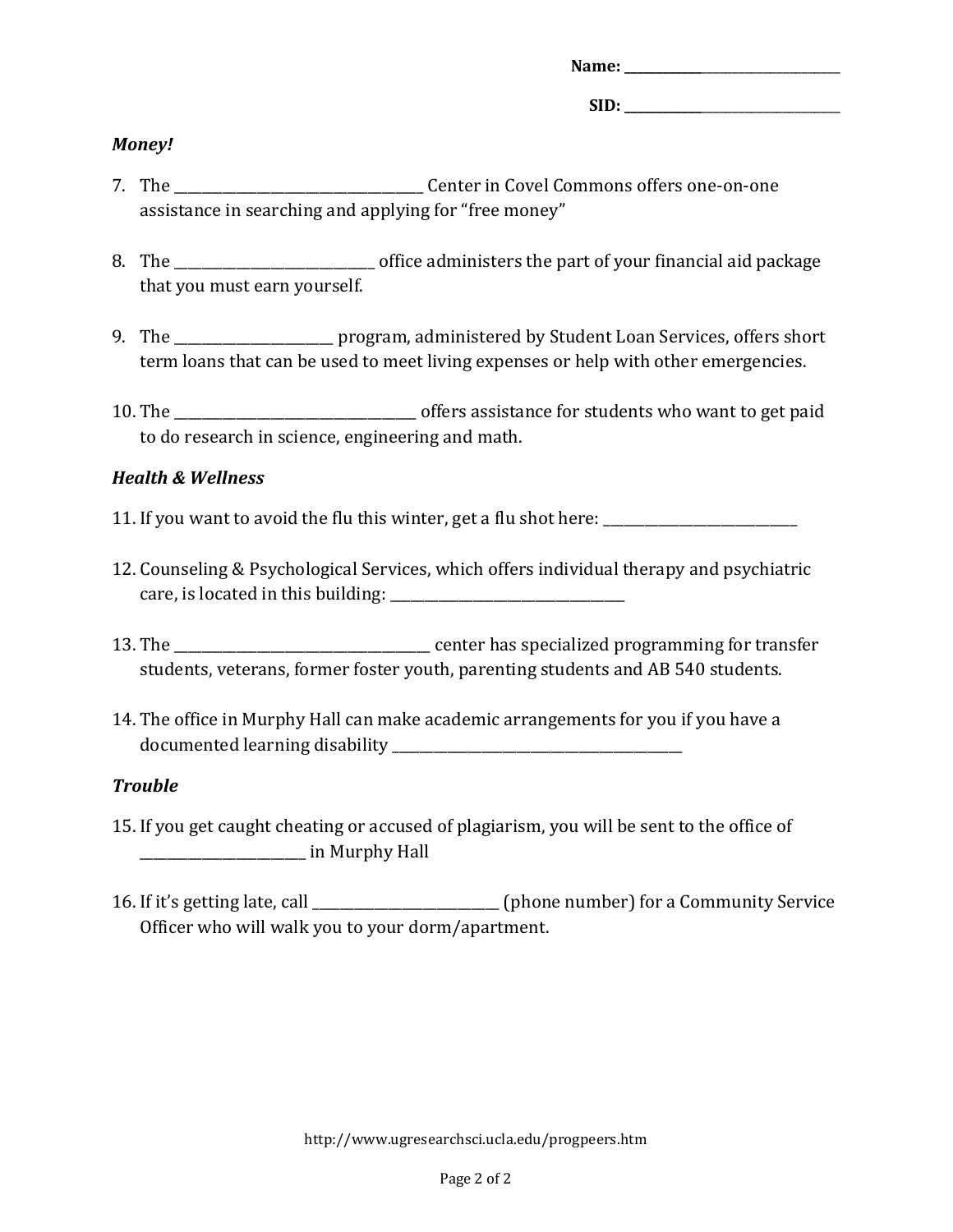# **Campus Resources Scavenger Hunt – Photo Submission Template**

Due: Tuesday, November 25, 2014

After visiting your three assigned campus resources, have one group member submit your photos using the template below to [peers@lifesci.ucla.edu.](mailto:peers@lifesci.ucla.edu)

Tips:

- Take turns being the photographer so that all members are in at least one photo.
- Double-check campus resource office hours and location.
- Identifying information such as name and room number must be in the photo. For example, if you are visiting the Arthur Ashe Student Health & Wellness Center, your photo should show a sign with the name.
- Include the names of all group members in your photos.

## **Photo 1**

**Photo 2**



Location: Student Math Center Pictured: Josie Hedrick, Linda Sproul, Joe Hitch, and Desiree Rieber



Location: Scholarship Resource Center Pictured: Josie Hedrick, Joe Hitch, Linda Sproul, David De Neve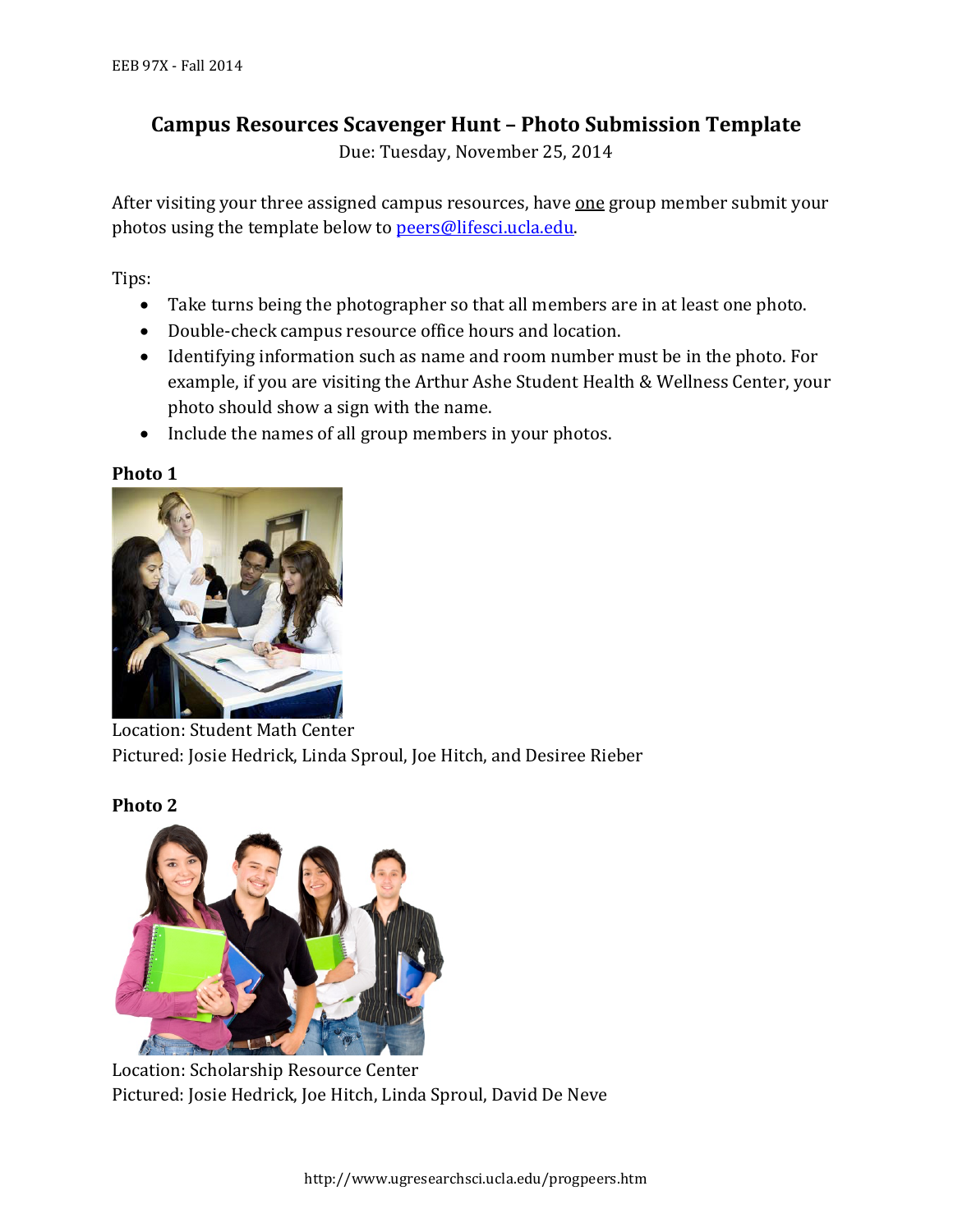# **Photo 3**



Location: Ashe Student Health & Wellness Center Pictured: Joe Hitch, Josie Hedrick, Linda Sproul, David De Neve, Marisa Dykstra